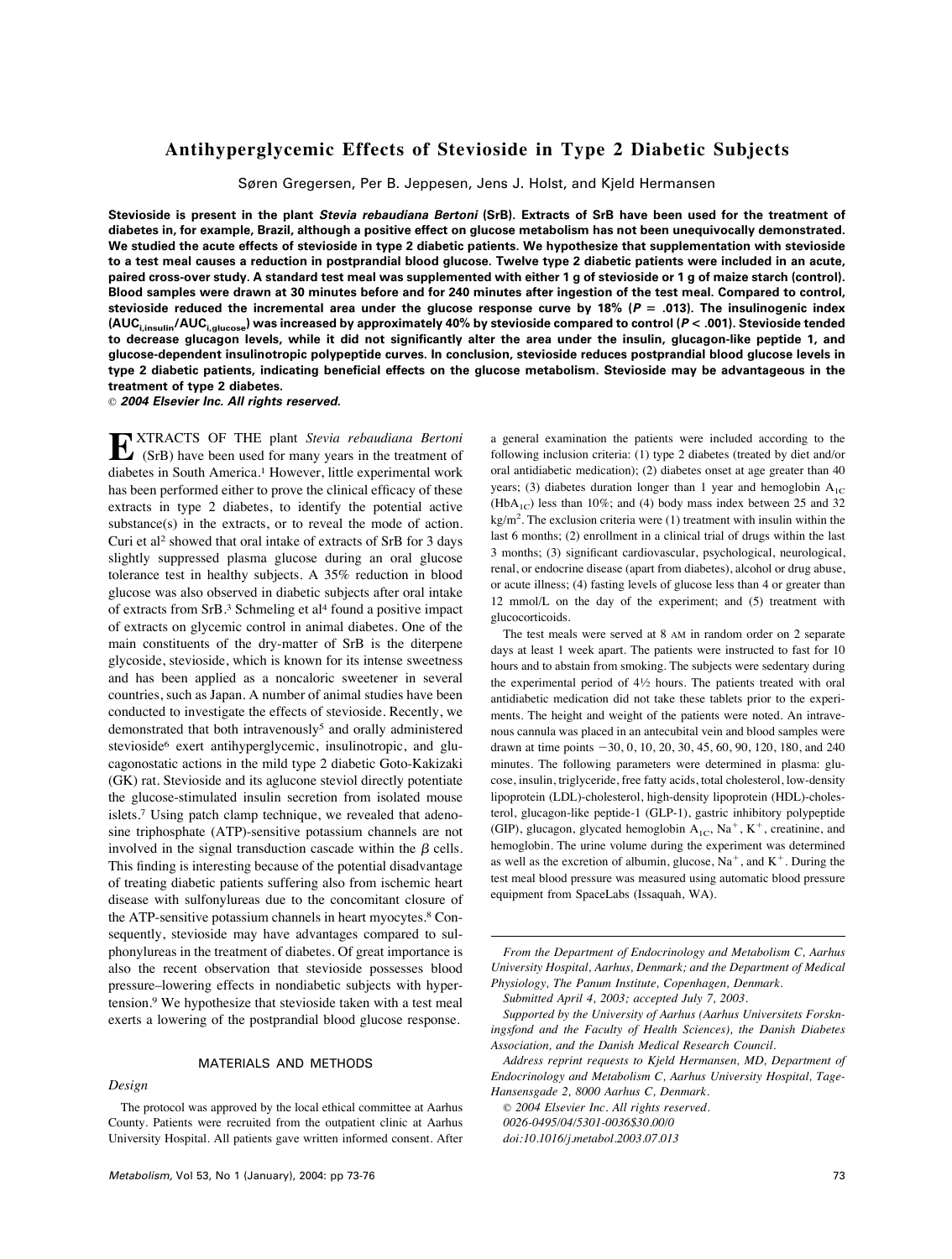*Meal*

The experiment was a short-term, paired, cross-over study in which each subject received each treatment. A standard test meal was served either with 1 g of stevioside or with 1 g of maize starch (placebo) encapsulated in gelatin and administered orally. The ingested dose was empirically set to 1.0 g. The extracts of leaves of the *Stevia rebaudiana* plant were purchased from Steviafarm Industrial S/A, Maringa, Parana, Brazil (lot. no. 9.80.130). The extract contained 91% of pure stevioside, 4% of rebaudioside A, and 5% of other stevioside derivates according to the manufacturer. The plants used for the production originate from Paraguay and Brazil (Amanbay mountain area).

During the experiments and in the days after no hypoglycemic or other adverse effects were reported by the patients or observed by the investigators.

The total energy content of the test meal was 412 kcal (protein 16 E%, fat 30 E%, carbohydrate 54 E%). The standard carbohydrate-rich test meal consisted of wheat toast (75 g), with 10 g of margarine and cheese (30 g), orange juice (2 dL), and 2 cups of coffee. The total energy content was 1,725 kJ; in percent the energy composition was: 15.8 g protein (16%), 13.6 g fat (30%), and 55.1 g carbohydrate (54%). Each meal contained 4.6 g of dietary fiber.

#### *Analysis*

Plasma insulin was measured using a human insulin kit from Linco Research (St Charles, MO). Glucagon, GLP-1, and GIP concentrations in plasma were all measured after extraction of plasma with 70% ethanol (vol/vol, final concentration). For the GIP radioimmunoassay,10 we used the C-terminally directed antiserum R 65, that cross-reacts fully with human GIP but not with the so-called GIP 8000, whose chemical nature and relationship to GIP secretion is uncertain. Human GIP and  $^{125}$ I human GIP (70 MBq/nmol) were used for standards and tracer. The glucagon radioimmunoassay was directed against the C-terminus of the glucagon molecule (antibody code no. 4305) and therefore mainly measures glucagon of pancreatic origin.<sup>11</sup> The plasma concentrations of GLP-1 were measured<sup>12</sup> against standards of synthetic GLP-1 7-36amide using antiserum code no. 89390, which is specific for the amidated C-terminus of GLP-1 and therefore mainly reacts with GLP-1 of intestinal origin. For these 3 assays, sensitivity was below 1 pmol/L, intra-assay coefficient of variation below 6% at 20 pmol/L, and recovery of standard, added to plasma before extraction, about 100% when corrected for losses inherent in the plasma extraction procedure. Plasma glucose was determined using the glucose GOD-PAP method supplied by Boehringer Mannheim (Mannheim, Germany). Triglyceride, free fatty acids, and total cholesterol were determined using colorimetric kits from Boehringer Mannheim.  $HbA_{1C}$  was determined using high-performance liquid chromatography (HPLC).

#### *Statistics*

Students paired *t* test was used for comparing the effects of stevioside with placebo on the parameters measured. Data are given as mean  $\pm$  SEM. The incremental areas under the response curves  $(AUC_i)$ were calculated. The insulinogenic index was calculated as the ratio between the  $AUC_{i,insulin}$  and  $AUC_{i,glucose}$ . Conversion factors are as follows: for glucose, mg/dL = 0.05551 mmol/L and for insulin,  $\mu$ U/  $mL = 6.0$  pmol/L.

### RESULTS

Twelve type 2 diabetic patients (4 females/8 males) with a mean age of  $65.8 \pm 1.6$  years, a diabetes duration of 6.0  $\pm$ 1.3 years, a mean body mass index of  $28.5 \pm 1.0$  m<sup>2</sup>/kg, and a mean HbA<sub>1C</sub> of 7.4%  $\pm$  0.4% were included in the study. Prior to the study 3 of the patients were treated with diet



**Fig 1. Effects of per orally administered stevioside (compared to control) on postprandial blood glucose excursions in type 2 diabetic patients. One gram of stevioside or maize starch was administered at** time point 0 together with a mixed meal. Results are mean  $\pm$  SEM. **n** ! **12. (**F**) Stevioside; (**E**) control.**

alone and 9 in addition with tablets (sulfonylurea or metformin alone or in combination). The urine production during the 2 meal tests were  $314 \pm 42$  mL (stevioside) and  $352 \pm 50$  mL (control). The urinary glucose excretion before  $(<$ 3 mmol/L in all subjects) and during the test meals were not different at the 2 occasions (59  $\pm$  15 mmol/L [stevioside]  $v$  60  $\pm$  17 mmol/L [control],  $P = .94$ ). The urinary excretion of sodium and potassium at the 2 occasions were not different.

Stevioside reduced the postprandial blood glucose response by  $18\% \pm 5\%$  ( $P < .004$ ) compared to placebo (AUC<sub>i,glucose</sub> 638  $\pm$  55 *v* 522  $\pm$  64 mmol/L  $\times$  240 min [control *v* stevioside];  $P < .02$ ) as seen in Fig 1. Stevioside tended to enhance the area under the insulin response curve from time point 0 to 240 minutes (AUC<sub>i,insulin</sub> 34,991  $\pm$ 3,550 *v* 38,499  $\pm$  3,740 pmol/L  $\times$  240 min [control *v* stevioside]); however, the difference did not each statistical significance  $(P = .08)$  (Fig 2). The initial responses from time point 0 to 30 minutes also did not differ  $(2,118 \pm 338)$  $v$  2,486  $\pm$  395 pmol/L  $\times$  30 min [control *v* stevioside]). Stevioside caused a 40% increase in the insulinogenic index compared to control (60  $\pm$  8 [control]  $v$  84  $\pm$  11 [stevioside],  $P < .001$ ). Stevioside seemed to reduce the postprandial glucagon levels, while the postprandial GLP-1 and GIP did not significantly differ on the 2 occasions (Table 1). Also, systolic and diastolic blood pressures were not altered by stevioside administration compared to control (Table 1).

Postprandial plasma level of triglycerides increased from time point 0 to 240 minutes with no differences between the 2 treatment groups ( $\Delta$  values: 0.56  $\pm$  0.09 [control] *v* 0.53  $\pm$ 0.11 mmol/L [stevioside]). The level of free fatty acids decreased in both situations, but no difference between groups was found ( $\Delta$  values 0.15  $\pm$  0.04 [control]  $\nu$  0.13  $\pm$  0.11 mmol/L [stevioside]).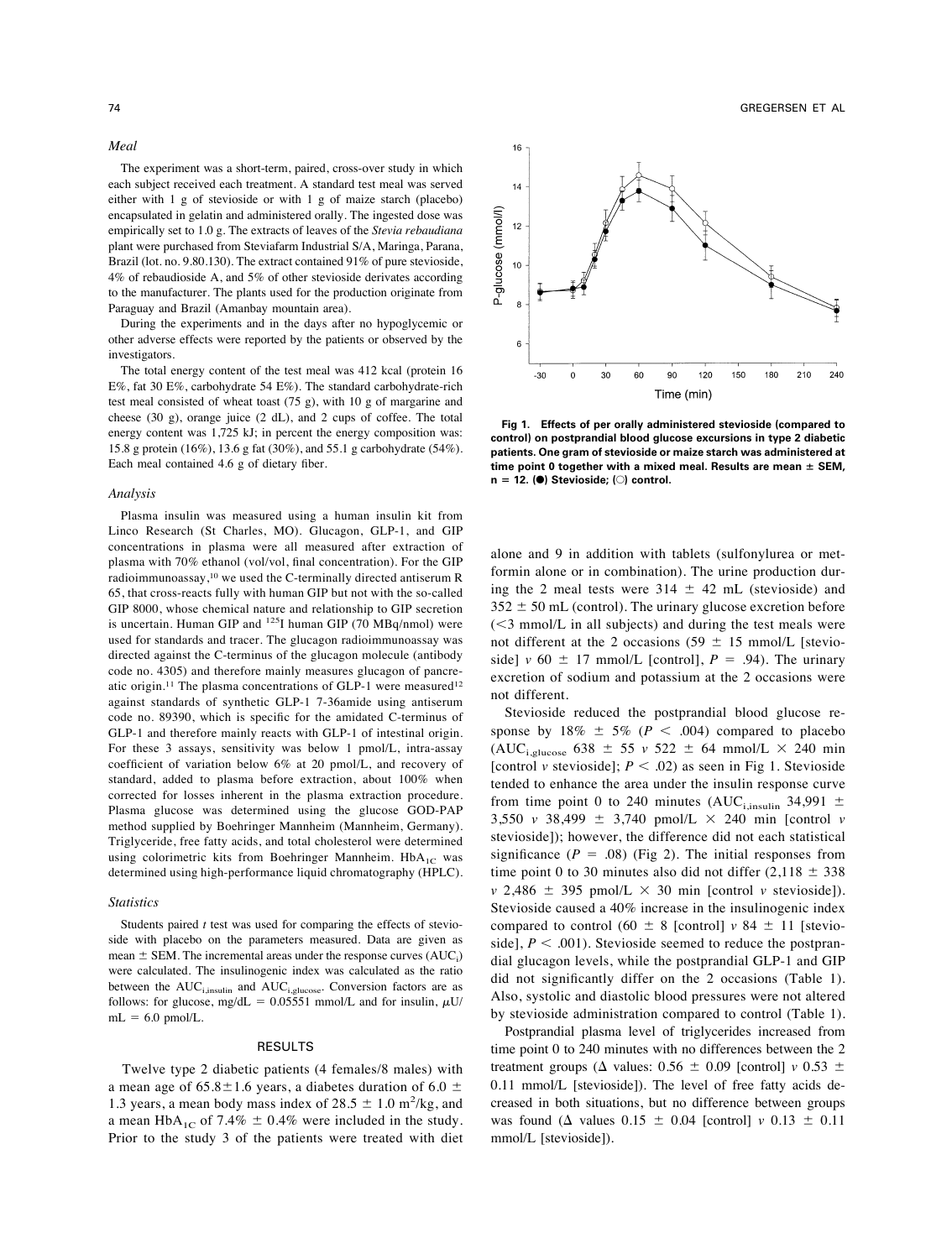

**Fig 2. Effects of per orally administered stevioside (compared to control) on postprandial plasma insulin levels in type 2 diabetic patients. One gram of stevioside or maize starch was administered at time point 0 together with a mixed meal. Results are mean**  $\pm$  **SEM, n** ! **12. (**F**) Stevioside; (**E**) control.**

## DISCUSSION

Stevioside suppresses the postprandial blood glucose level in type 2 diabetic subjects by in average 18%. The circulating insulin levels tended to be increased by stevioside but did not attain statistical significance. However, when calculating the insulinogenic index, a significant increase of 40% was found. A direct effect on the  $\beta$  cell may be difficult to detect in the periphery due to dilution. Interestingly, the urinary glucose output was unaffected by the intake of stevioside. Previous studies in rats, however, have indicated that stevioside may increase urinary glucose loss,13,14 as well as augmenting liver glycogen storage.15 The reason for the apparent discrepancy is not clear. The present study is unable to clarify if stevioside has direct effects on the peripheral glucose disposal beside that induced by insulin. There are no indications from our study that stevioside should cause late hypoglycemia. In the present study stevioside was administered orally as 91% pure stevioside. Therefore, we cannot totally exclude the possibility that other substances in the extract in part could be responsible for the observed effects.

Studies using the mild type 2 diabetic GK rat have also

shown a blood glucose–lowering effect of stevioside both when administered intravenously<sup>5</sup> and when given orally.<sup>6</sup> In one study in normal rats, acute infusion of stevioside was found to increase blood glucose while no negative long-term effect on blood glucose was observed.16 Our in vitro studies in isolated mouse islets showed glucose-dependent insulin release to stevioside.7 However, the insulinotropic effect of stevioside in animal experiments faded in the presence of normal to low glucose.<sup>7,17</sup> Also Chan et al<sup>8</sup> found lack of effect on fasting blood glucose of stevioside in hypertensive, nondiabetic subjects. Thus it can be hypothesized that an elevated glucose level, as found in the diabetic state, is needed for stevioside to elicit its beneficial effects. Previously we have shown a glucagonostatic effect of intravenous stevioside in GK rats.5 A glucagonostatic effect may be beneficial for the glucose metabolism in type 2 diabetes.<sup>18,19</sup> Apparently, stevioside tended to elicit a small reduction in the incremental AUCs of the glucagon and GLP-1 curves. However, the curves disclose considerable, insignificant differences in basal levels of both glucagon and GLP-1 between the 2 test situations, indicating that the differences may not be of functional importance. Thus, in human type 2 diabetic patients we have no clear-cut proof of a glucagonostatic effect of orally administered stevioside. Also, the GIP response curves appeared quite similar. This indicates that stevioside does not seem to act via the entero-insular axis, but via a direct action on  $\beta$  cells action, corroborating our in vitro studies.7

Triglyceride and free fatty acid levels were not changed by stevioside, indicating that stevioside does not affect the intestinal nutrient uptake. Corroborating this, stevioside has been found not to alter the uptake of oleic acid from the rat intestine.20

There is evidence that stevioside may have beneficial actions on other constituents of the metabolic syndrome than the hyperglycemia. Thus, Chan et al found a blood pressure–lowering effect after long-term oral administration of stevioside to hypertensive, nondiabetic patients.8 Studies on dose-dependency, pharmacokinetics, and toxicology are needed in humans. Stevioside seems to be a safe compound that has been used for decades as a sweetening agent in several countries such as Japan without adverse effects. Whether long-term administration of stevioside would improve the postprandial glycemia and

**Table 1. Effects of Orally Administered Stevioside (compared to control) on Postprandial Levels of Glucagon, GLP-1 GIP (presented as area under the response curves), and Blood Pressure in Type 2 Diabetic Subjects**

|                                                   | Control         | Stevioside        | P Value   |
|---------------------------------------------------|-----------------|-------------------|-----------|
| Glucagon ( $AUC_i$ , pmol/L $\cdot$ 240 min)      | $348 \pm 46$    | $281 \pm 33$      | < 0.021   |
| GLP-1 (AUC <sub>i</sub> , pmol/L $\cdot$ 240 min) | $2.208 \pm 253$ | $1.529 \pm 296$   | <b>NS</b> |
| GIP (AUC <sub>i</sub> , pmol/L $\cdot$ 240 min)   | $7.412 \pm 635$ | $6,747 \pm 1,023$ | NS.       |
| Mean systolic BP (mm Hg)                          |                 |                   |           |
| $-30$ to 0 min                                    | $146 \pm 4$     | $143 \pm 5$       | ΝS        |
| 15 to 240 min                                     | $143 \pm 4$     | $138 \pm 4$       | <b>NS</b> |
| Mean diastolic BP (mm Hg)                         |                 |                   |           |
| $-30$ to 0 min                                    | $86 \pm 3$      | $88 \pm 3$        | <b>NS</b> |
| 15 to 240 min                                     | $87 \pm 2$      | $84 \pm 3$        | ΝS        |

NOTE. One gram of stevioside or maize starch was administered at time point 0 together with a mixed meal. Results are mean  $\pm$  SEM, n = 12. Abbreviation: NS, not significant.